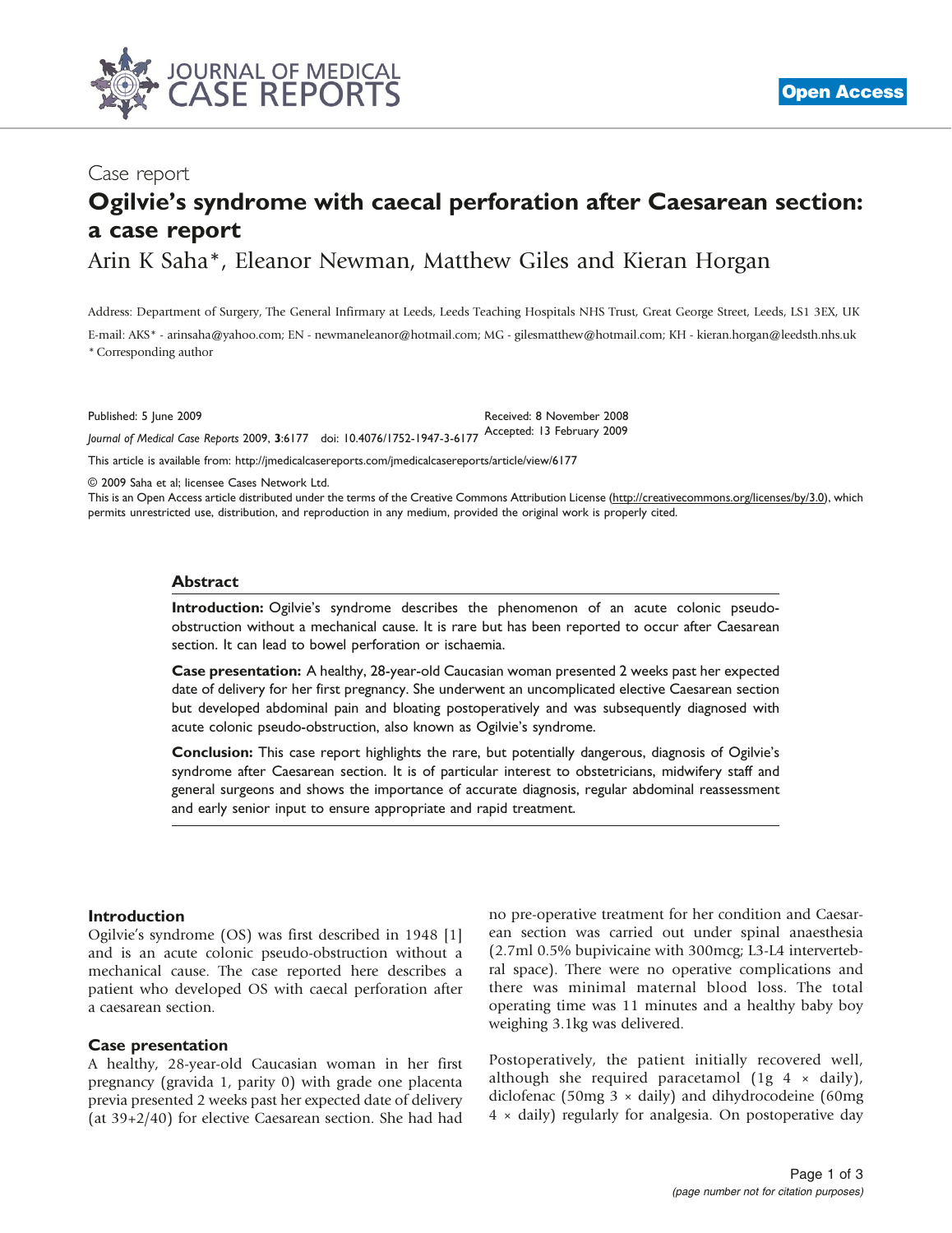

Figure 1. Plain supine abdominal radiograph showing widespread colonic dilatation.



Figure 2. Abdominal computed tomography image showing marked caecal dilatation.

(POD) 1, she reported abdominal distension and absolute constipation but no abdominal pain, and she was treated with lactulose. She developed shoulder-tip pain in the early hours of POD 2 which developed into colicky, central abdominal pain although she had passed flatus and had no vomiting. Physical examination revealed soft, abdominal distension with right-sided abdominal tenderness and no clinical evidence of peritonitis. Plain radiographs revealed widespread colonic dilatation with no free air (Figure 1) and a provisional diagnosis of acute colonic pseudo-obstruction (OS) was made.

Conservative management which comprised nasogastric tube insertion, intravenous fluids and analgesia was instituted. Over POD 2, the patient's condition did not improve and two 2mg doses of intravenous neostigmine were given prior to attempted colonoscopic decompression. A rectal tube was inserted after colonoscopic decompression, although the patient did not have any symptomatic benefit. Despite these interventions, her condition deteriorated and her right-iliac fossa pain worsened. Computed tomography (CT) imaging showed widespread colonic dilatation and a maximum caecal diameter of 8cm (Figure 2).

The patient proceeded to emergency laparotomy where a significantly distended colon with caecal perforation and evidence of caecal ischaemia was found. There was no evidence of mechanical obstruction. A right hemicolectomy was performed with primary two-layer seromuscular anastomosis. Postoperative recovery was unremarkable.

# **Discussion**

Acute colonic pseudo-obstruction (or OS) is rare and has been reported as isolated case reports or small case series. It is described by a clinical and radiological picture of acute large bowel obstruction without a mechanical cause. It has most commonly been reported after pregnancy or Caesarean section, although has also been reported to occur after trauma and severe burns.

The pathophysiology of the condition is still unclear although one explanation is that an imbalance between sympathetic and parasympathetic innervation to the colon results in an overall excess in sympathetic activity [2]. This explanation is given credence by the location of autonomic nerves close to structures at risk during Caesarean section, including the cervix and the vagina. However, it is likely that the true pathogenesis is multifactorial.

Management of OS can be classified into non-surgical and surgical treatment, although arguably diagnosis and recognition are the most important aspects of care. Indeed, significant morbidity and mortality from the condition has been reported when there is a wrong diagnosis, most commonly paralytic ileus, and a delay in the diagnosis of bowel perforation, usually by junior obstetric or general surgical doctors [3].

Progressive abdominal distension is often painless at first. Importantly, bowel sounds are usually present and may be normal. Initial management should include intravenous